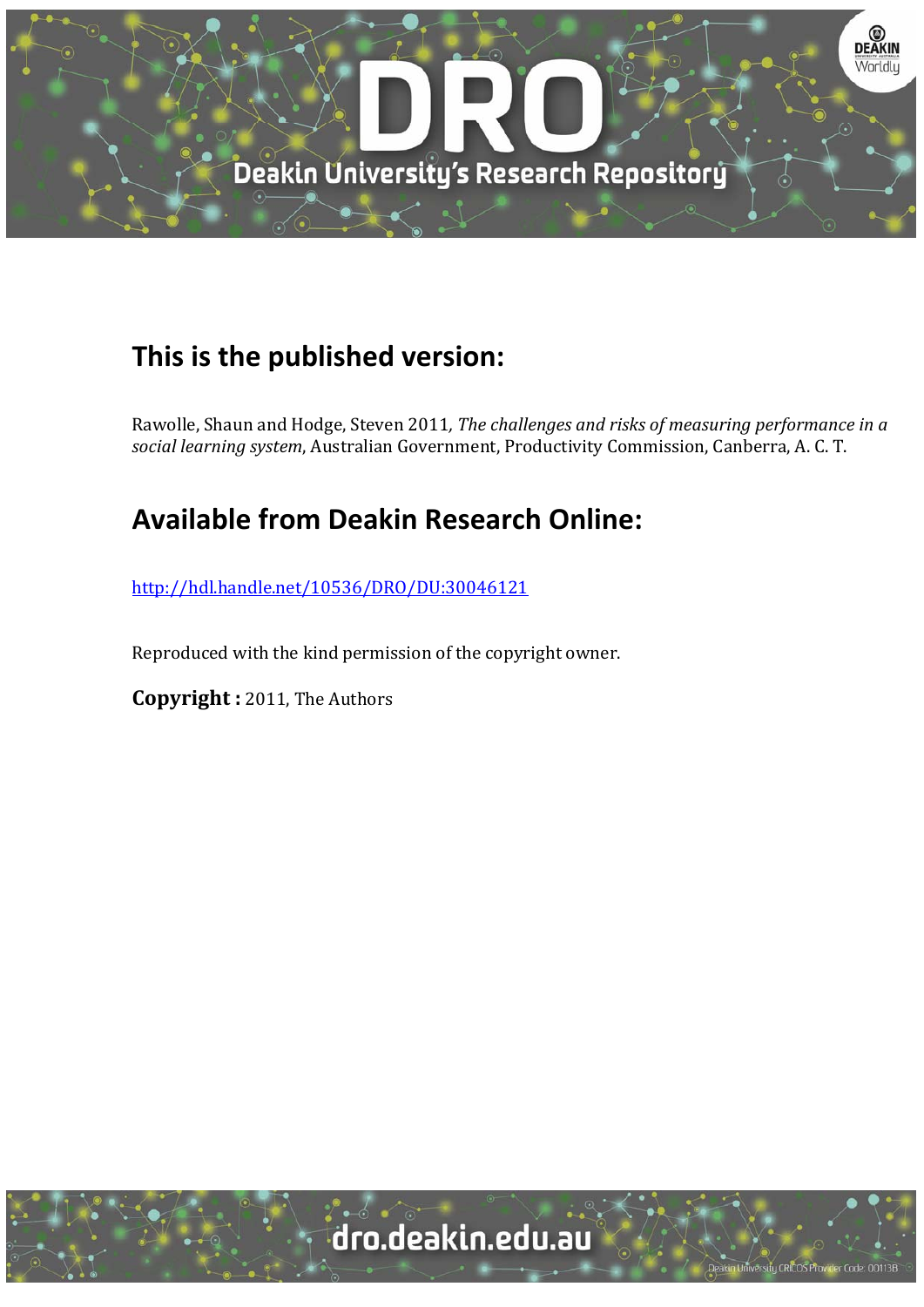#### **The challenges and risks of measuring performance in a social learning system**

#### *Overview*

This submission draws attention to the challenges of modelling and measuring teacher performance and the risks associated with the measurement of student and teacher performance. The first premise of this submission is that all such performances are strongly contextual, and that therefore valid modelling and measurement must take the effective dimensions of this context into account. The second premise of this submission is that this performance-context nexus operates as a system and that one of the properties of such systems is continuous feedback looping. The submission draws attention as well to an important entailment of this argument, which is that invalid modelling and measurement may lead to a distortion of the productive functioning of learning systems. This submission accordingly urges the Commission to commit to developing an econometric model which reckons with the contextual determinants of student and teacher performance, and the pursuit of system-wide productivity increases on the basis of the school learning system as the basic unit of analysis. The Commission is also urged to investigate the suggestion that performance measurement regimes which take the basic units of measurement as individual student and teacher performance rather than the school pose a risk to the productivity of schools as learning systems and innovation in the Australian economy as a whole in the longer term.

## *Challenges: to develop a model for econometrics to comprehend the school as a unit of analysis*

Measures of student and teacher performance, and the statistical models that connect these together, provide a basis for establishing a proxy for some kinds of returns on investment in education. Measures of performance of these kinds represent an important aspect of accountability for the social contracts fulfilled by the teaching workforce. The teaching workforce does not work in isolation to fulfill these social contracts but as part of a system of learning that is attached to other systems with which they interact. Schools can be viewed as a unit of a social learning system, providing one kind of boundary for this modelling. This account needs to also recognize system level inputs, drivers and decision making into both teacher performance and student learning.

<span id="page-1-0"></span>One important caveat of this account lies in recognizing that though it may appear a technical question to determine performance measures "conducive to maximising the efficiency and effectiveness of the schools workforce" (Productivity Commission, 2011, p.3), there are tensions in the different kinds of expectations made of the teaching workforce by Governments, the wider Australian community, the media and by industry. In particular "efficiency and effectiveness" implies consistently agreed upon products or processes against which measures can be developed, but where multiple products and processes are considered valuable a dissipation of energy may occur. Where there is no avenue for timely reconsideration and renegotiation of the value of particular measures and the ends that they serve, the information gathered may be of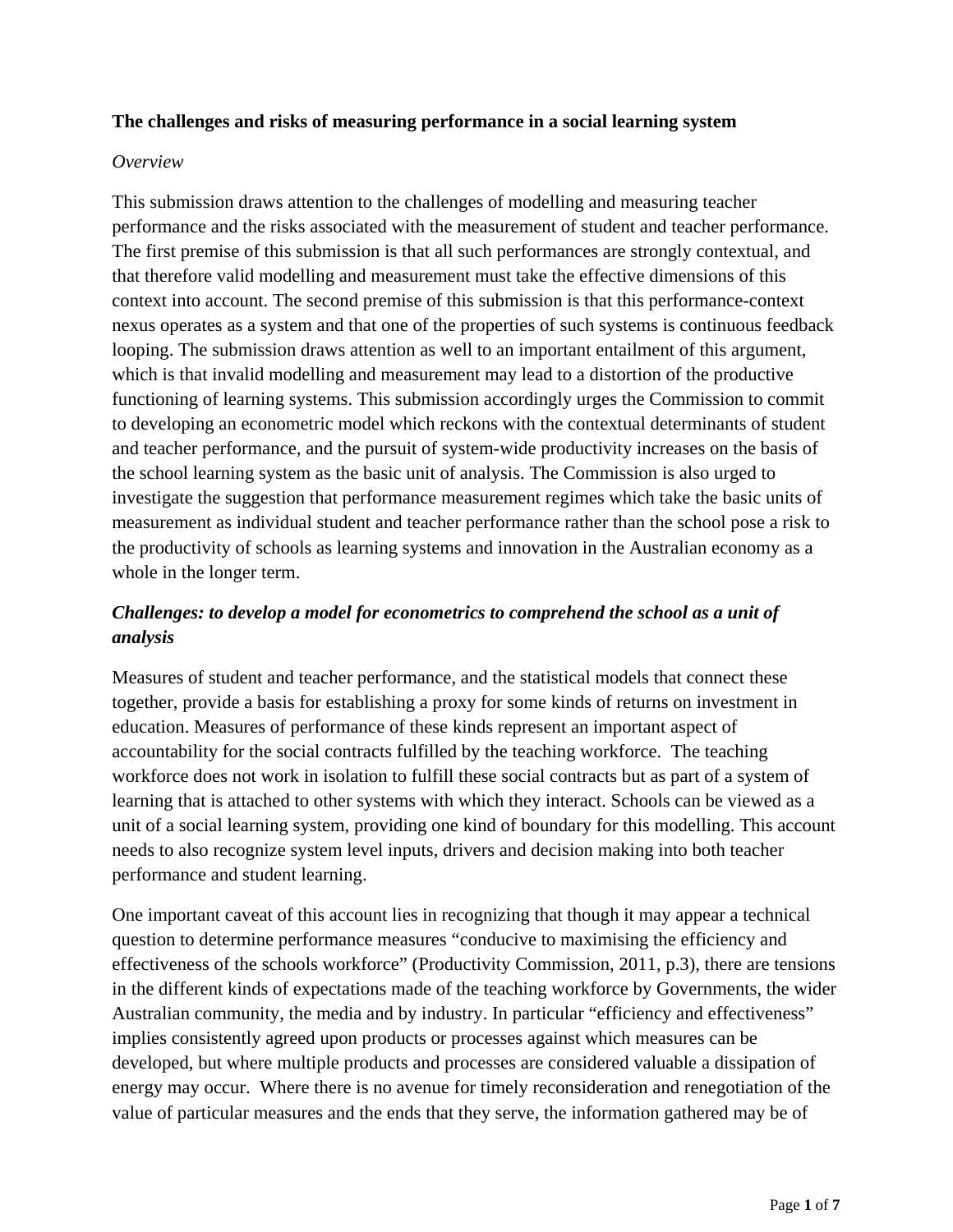limited value as the basis for decision making. Measurement of teacher and school performance that denies the existence of this tension may end up producing a wide range of unintended consequences, from misrepresentations of school performance, the desirability of teaching as a career option, and of the direction of social and economic capital to a small subset of needs that does not suit the current or future needs of the broader community. Without a clear and consistent set of checks or balances on these tensions, an emphasis on the measurement of teaching and school performance may be counterproductive.

Despite this caveat, we see that there is a role for developing ways to measure performance for Government planning and decision making and public accountability (though noting that these represent different though potentially overlapping purposes). The deficit that we see in public accountability lies in the provision of data about the significance of different elements and subsystems to different kinds of products and processes produced through the school workforce, in particular through each school.[1](#page-1-0) The school as a learning system represents the most immediate and immanent boundary or parameter for the development of a performance model. This suggests that the school is the smallest unit of a learning system. The immediate reference of performance for teachers, students and leaders lies at this level and it is at this level that reform efforts and research typically focus through comparisons, such as 'like' or 'unlike' schools.

Schools may be considered as being comprised of a number of subsystems that interact and shape teaching and learning and the performances of leaders, teachers and students. In diagram 1 (below) these sub-systems in are labeled Community of Students (including 'l' in diagram), Community of Teachers (including 'k' in diagram), and Leadership / Policy / Support structures including 'g' and 'b' in diagram). Intervening in each of these subsystems are continuous links and feedback loops from performance of the other subsystems, and links and feedback loops from other systems (other schools and networks of schools). One problem for modeling lies in developing ways to account for the flows and effects of these feedback loops, which are indicated through the arrows in the diagrams. Blockages between these subsystems – through lack of data, non-cooperative behavior or time constraints – may contribute to reduced quality of information and data about performance, with compounding impact on the whole system.

<span id="page-2-0"></span> $\overline{a}$ 

<sup>&</sup>lt;sup>1</sup> For example, as a system schooling provides not only parents with a service, but it provides the raw material for the development of sets of numbers with which Universities can consume the most desirable applicants for courses in the form of entrance scores, and in doing so act on behalf of Governments to distribute educational and vocational opportunities. It also provides international performance data on which the Australian Government can compare and promote the performance of its educational system to other nations, and to act as the basis for encouraging knowledge and other industries to set up in Australia. The schooling system also provides a way for governments to respond to Global pressures though the introduction of sets of knowledge, skills and values suited for the  $21<sup>st</sup>$  century workforce, and is in fact the only institution able to achieve this on successive generations of students.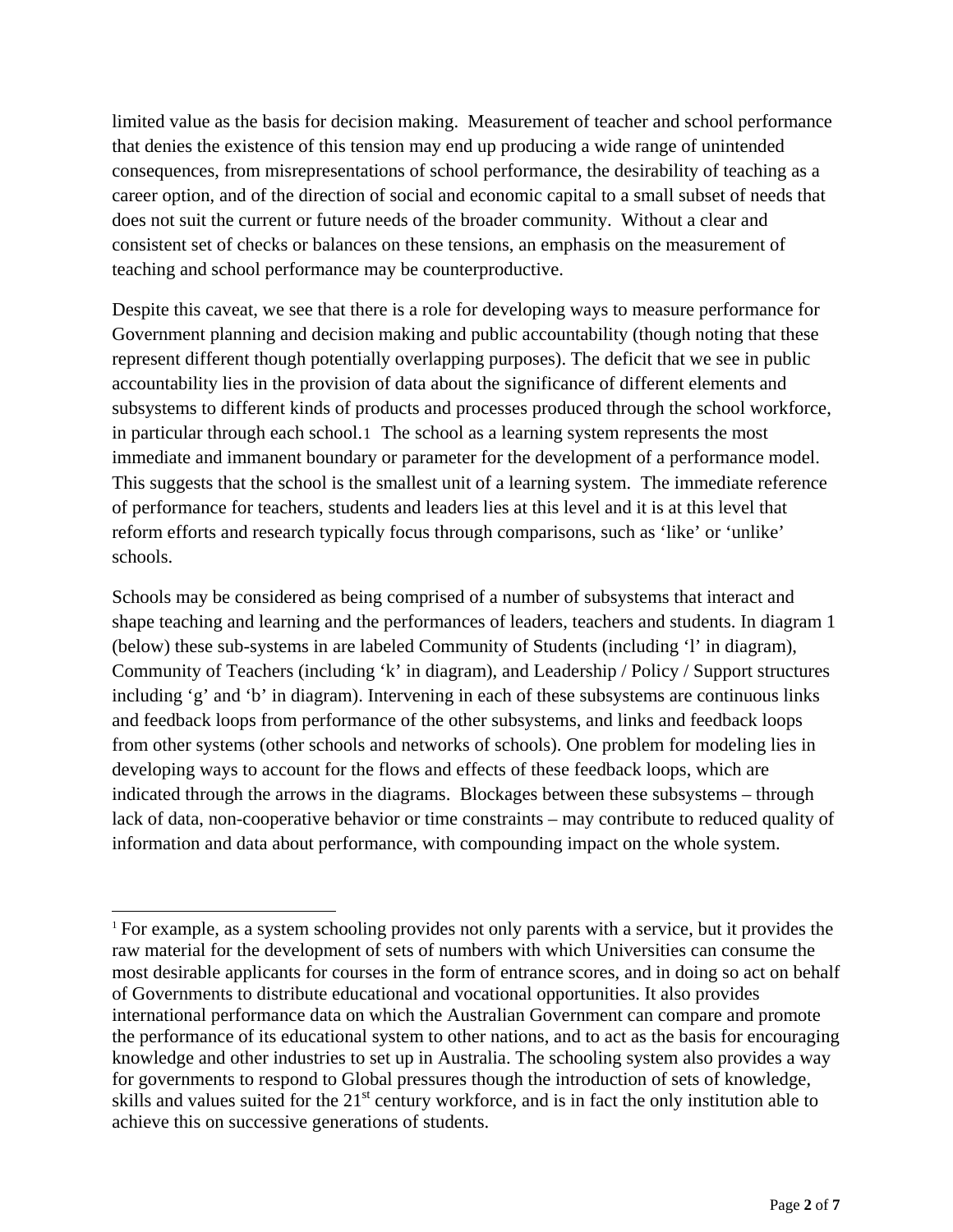Each school and subsystems within each school are composed of a number of elements that impact on both individual teacher performance and student performance. For simplicity we introduce these elements below under the headings of "individual student performance" and "individual teacher performance", though, as Diagram 1 demonstrates, these represent two ways to understand, model and explain the same system of learning. Though some large scale effectsize studies omit questions of Socio Economic Status, the theoretical model developed includes the effects of SES on both teacher and student performance.<sup>[2](#page-2-0)</sup>

#### *Student performance*

In order to develop a model of student performance we consider five elements as a minimum:

*a. influence of teaching* 

Student performance is determined by different pedagogical approaches; the immediate effect of teaching performance; residual effects of teaching performance; teacher skill and knowledge; intended and unintended effects (e.g. of reproduction of inequalities).

*b. influence of school policies and support structures* 

Student performance is impacted by the refraction, adaptation and implementation of national and state policies to suit individual school contexts; school infrastructure; teaching support (administration); learning support (human and material); organizational structures such as grouping or streaming, multi-year or single year classrooms, transition programs between pre-school to school, primary to secondary and secondary to tertiary or workforce; mentoring programs; decision making by the leadership team in schools.

*c. influence of other students* 

 $\overline{\phantom{a}}$ 

Student performance is affected by interactions with other students within and beyond the classroom (intentional and unintentional social grouping and interactions).

<span id="page-3-0"></span><sup>&</sup>lt;sup>2</sup> Socio-economic status is often omitted from large scale modeling of school effects, in spite of its acknowledged effects, based on the argument that schools cannot directly change a student's SES. However as SES contributes different effect sizes in different nations, the connection between SES and educational performance can be weak or strong depending on other the characteristics of different national systems of education and local and contextual conditions (Wilkinson & Pickett 2009; Williams 2005). This suggests that there are productivity gains and policy lessons to be learned from the way different nations deal with SES. If more is done to understand the specific mechanisms and paths through which SES contributes to student performance, the influence of these mechanisms and influences can potentially be understood and diminished.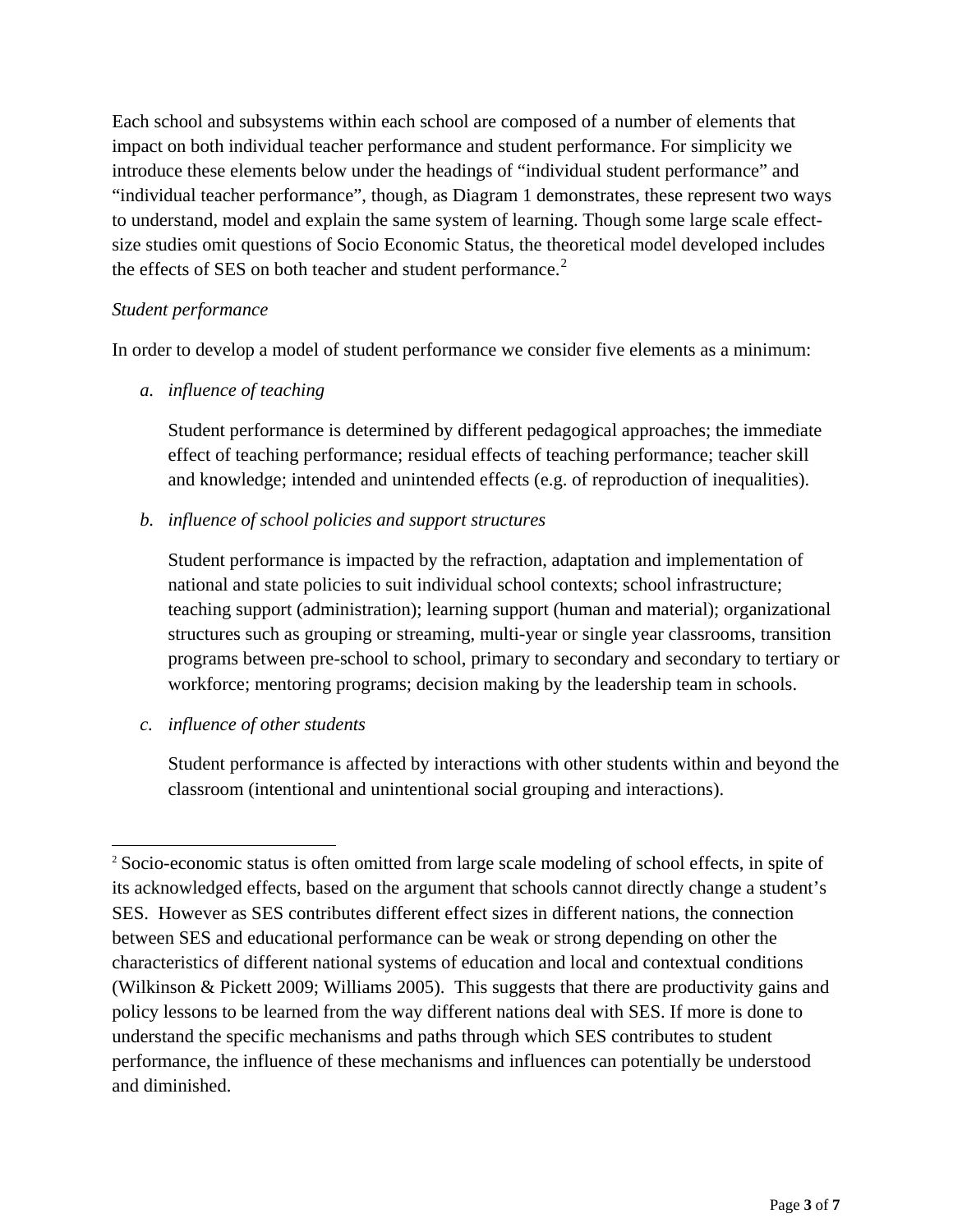#### *d. influence of other teachers*

Student performance reflects other teachers' expectations and attitude towards learning; motivation to succeed and the learnt social roles and norms of behavior that students bring from engagements with other teachers.

*e. out of school influences* 

Student performance is affected by family, socio-economic status; culture; effect of economic advantage and disadvantage on performance; mass media; developmental history of a student (biologically, socially, psychologically); social and economic conditions and contexts at local, regional, national and global levels, which provide different incentives for particular kinds of education; demographic and broad scale policies and planning.

#### *Individual teacher performance*

In order to develop a model of teacher performance we consider five elements as a minimum:

*f. influence of student performance* 

Teaching performance is constantly adjusted to student performance – both systematically (e.g. individual learning plans and strategies; reflection on teaching and planning) and spontaneously (immediate behaviour and situations).

### *g. influence of school policies and support structures*

Teaching performance is governed more or less directly by school policies and mediated by infrastructure, teaching support (administrative) and learning support (human and material).

### *h. influence of other teachers*

Teaching performance is shaped by the practice of other teachers in a school through sharing of advice, experiences and values.

*i. influence of other students* 

Teaching performance is constrained by the behaviour of individual students and groups of students within the classroom.

*j. out-of-school influences*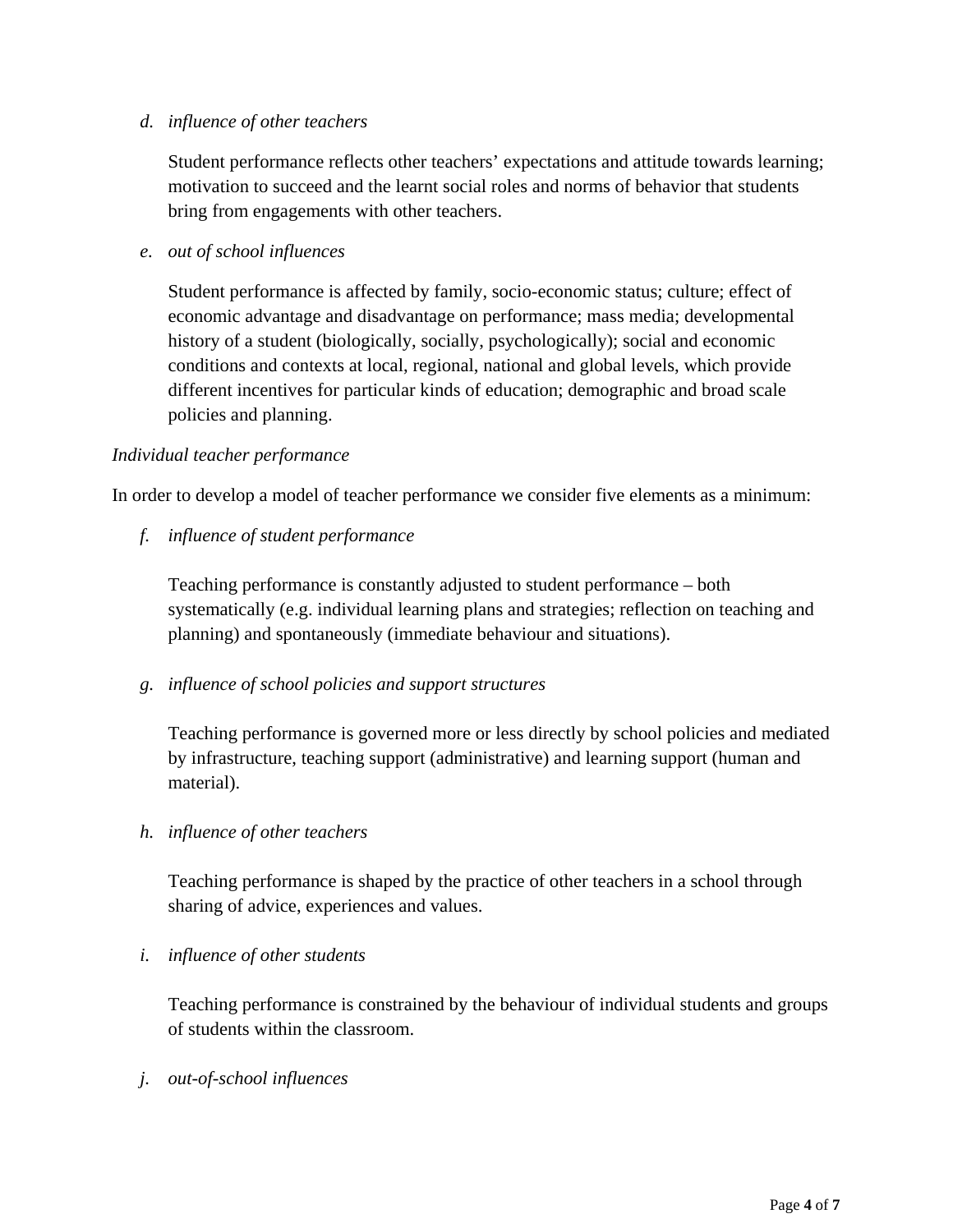Teaching performance is moulded by the teacher's developmental and educational history, including their initial teacher training and professional development; mass media; family, socio-economic status; culture; social and economic conditions and contexts at local, regional, national and global levels, which provide different incentives for particular kinds of education; demographic and broad scale policies and planning.



Diagram 1: Performance in a learning system (school)

- a. influence of teaching
- b. influence of leadership, school policies and support structures
- c. influence of other students
- d. influence of other teachers
- e. out-of-school influences (e.g. family, SES, history)
- f. influence of student's performance
- g. influence of school policies and support structures
- h. influence of other teachers
- i. influence of other students
- j. out-of-school influences
- k. out-of-school influences on the community of teachers (e.g. history, education)
- l. out-of-school influences on the community of students (e.g. family, SES, history)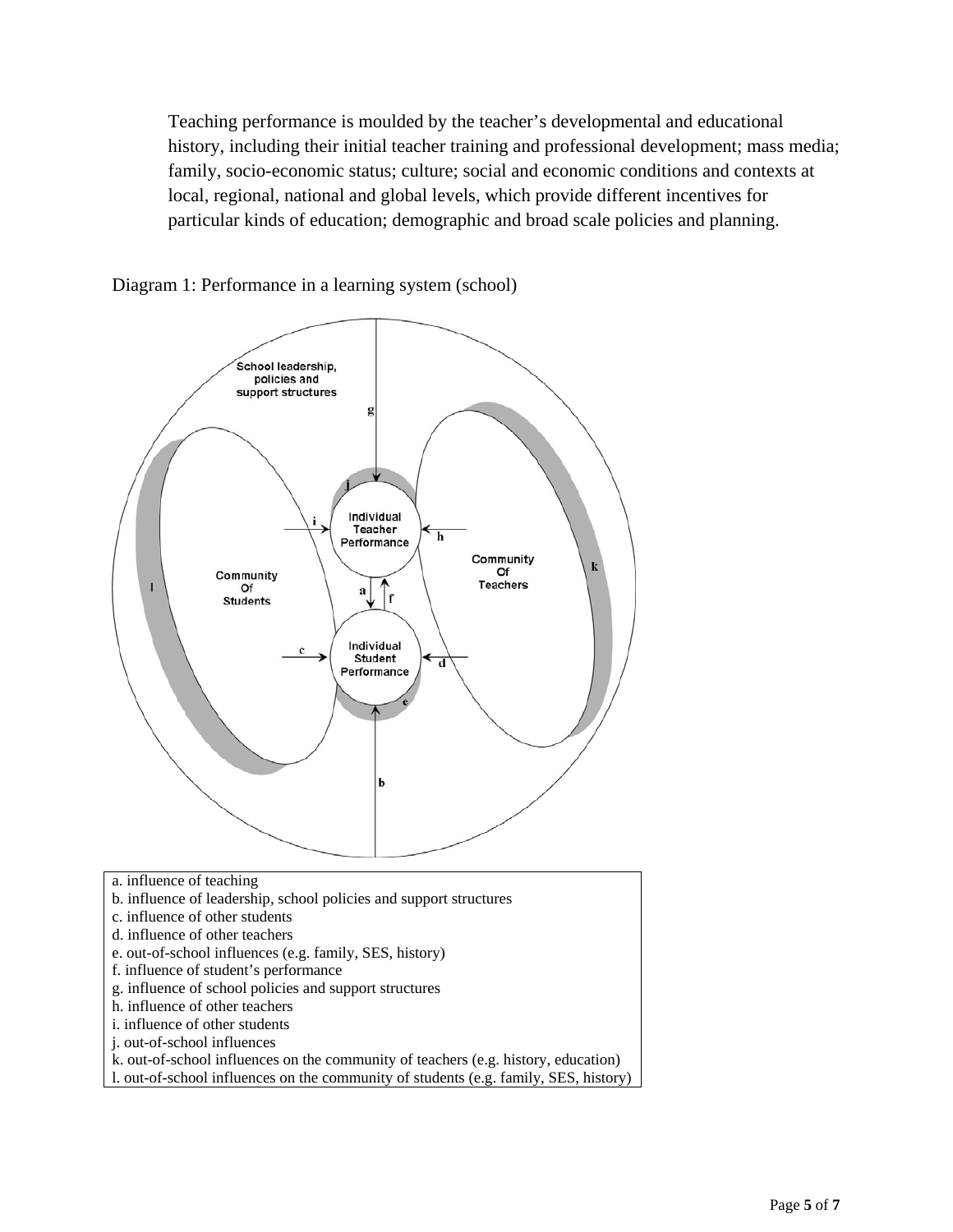## *Risks: distortions to the system in overemphasizing any one aspect of the system which may undermine productivity*

#### *Risks of performance measurement*

 $\overline{\phantom{a}}$ 

The key argument outlined in this submission is that the performance of students and teachers are generated as key features of a learning system. One underemphasized aspect of this system is that the kinds of links and feedback loops that traditionally characterize the system have emerged and developed in response to changes in the system over time, and have provided an internal correcting system that acts to balance the tensions of different external and internal demands. This has proven successful in Australia's standing in educational indicators relative to comparable nations. It has also proven successful throughout a wide range of external changes and expectations made of the system, from the rapid increase in demand made on the system through near universal provision to year 10 and comprehensive provision through to year 12 as a result of arguments about the utility of education to the production of human capital and subsequent productivity growth. That is to say that the initial arguments about investment in education and schooling were not about comparable performance in educational measures but in the economic productivity that appears to be generated from these investments. This has also proven successful throughout changes in the diversity of student cohort through calls for social inclusion of groups previously excluded, and the widening of vocational and social functions played by schools within their communities. Given that economic growth has been cited as the warrant for investment in schools, logically Australia's economic success should be attributed to the foundational contribution of schools as systems of learning. In short the current links and feedback loops have acted as self correcting mechanisms to these external changes and internal pressures.

The risk of developing an individualized account of teacher performance which also acts as a public form of accountability to schools lies in how the measures are developed and interact with the existing internal learning feedback loops. A danger lies where external measures come to be internalized within the system and are used as a substitute and in conflict with internal feedback mechanisms. This consequently may impact on the extent to which teachers and schools meet the social contracts fulfilled by the teaching workforce. In short, limited measures<sup>[3](#page-3-0)</sup> may distort the way that schools work as learning systems, which may lead to system failures within schools and between schools. There are mechanisms that might explain such concern in instances where limited measures of student performance are used as direct measures of teaching performance. If limited measures of student and teacher performance are drawn on to develop performance based pay for teachers then these measures are likely to have a distorting effect on teachers' pedagogy. Anecdotal evidence in relation to NAPLAN testing provides one case in point as to the effects that school based accountability can have on schools as system. Such measures can create pedagogical effects ('teaching to the test') which provide an incentive for conformity on a small

 $3$  Here limited measures indicate non-systemic measures, and appear to reflect a small number dimensions of the work of the teaching workforce.